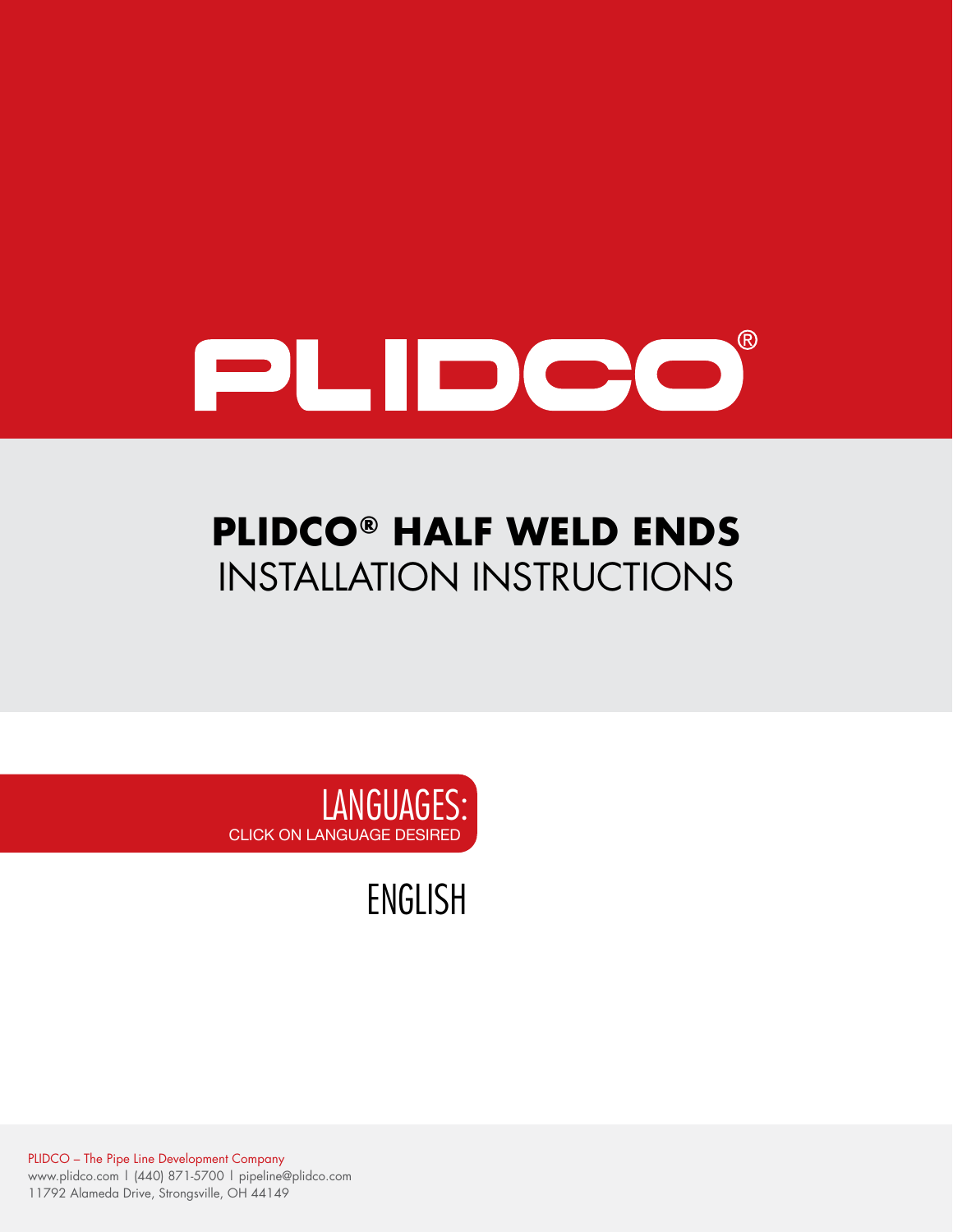<span id="page-1-0"></span>

The Pipe Line Development Company 11792 Alameda Drive, Strongsville, Ohio 44149, USA Phone: (440) 871-5700 • Fax: (440) 871-9577 Toll Free: 1-800-848-3333 web: www.plidco.com • e-mail: pipeline@plidco.com

## **PLIDCO® HALF WELD+END INSTALLATION INSTRUCTIONS**

#### !! **WARNING**!!

IMPROPER SELECTION OR USE OF THIS PRODUCT CAN RESULT IN EXPLOSION, FIRE, DEATH, PERSONAL INJURY, PROPERTY DAMAGE AND/OR HARM TO THE ENVIRONMENT.

## **READ CAREFULLY**

The person in charge of the installation must be familiar with these instructions and communicate them to all personnel involved. Do not use or select a PLIDCO Half Weld+End until all aspects of the application are thoroughly analyzed. Do not use the PLIDCO Half Weld+End until you read and understand these installation instructions. Every effort has been made to securely package this product prior to shipment. Thoroughly inspect for any damage that may have occurred during shipment. If you have any questions, or encounter any difficulties using this product, please contact: PLIDCO 440-871-5700

## **Safety Check List**

- $\Box$  Read and follow these instructions carefully. Follow your company's safety policy and applicable codes and standards.
- $\Box$  Whenever a PLIDCO product is modified in any form including changing seals by anyone other than the Engineering and Manufacturing Departments of The Pipe Line Development Company or a PLIDCO certified repacking company, the product warranty is voided. Products that are field modified do not have the benefit of the material traceability, procedural documentation, quality inspection and experienced workmanship that are employed by The Pipe Line Development Company.
- During the *Pipe Preparation for Mechanical End* and *Installation* procedures, those installing the PLIDCO Half Weld+End must wear, at minimum, Z87+ safety eyewear and steel toe safety footwear.
- $\Box$  Be absolutely certain that the correct seal material has been selected for the intended use. Contact PLIDCO or an authorized PLIDCO distributor if there are any questions about the seal compatibility with the pipeline chemicals and temperatures.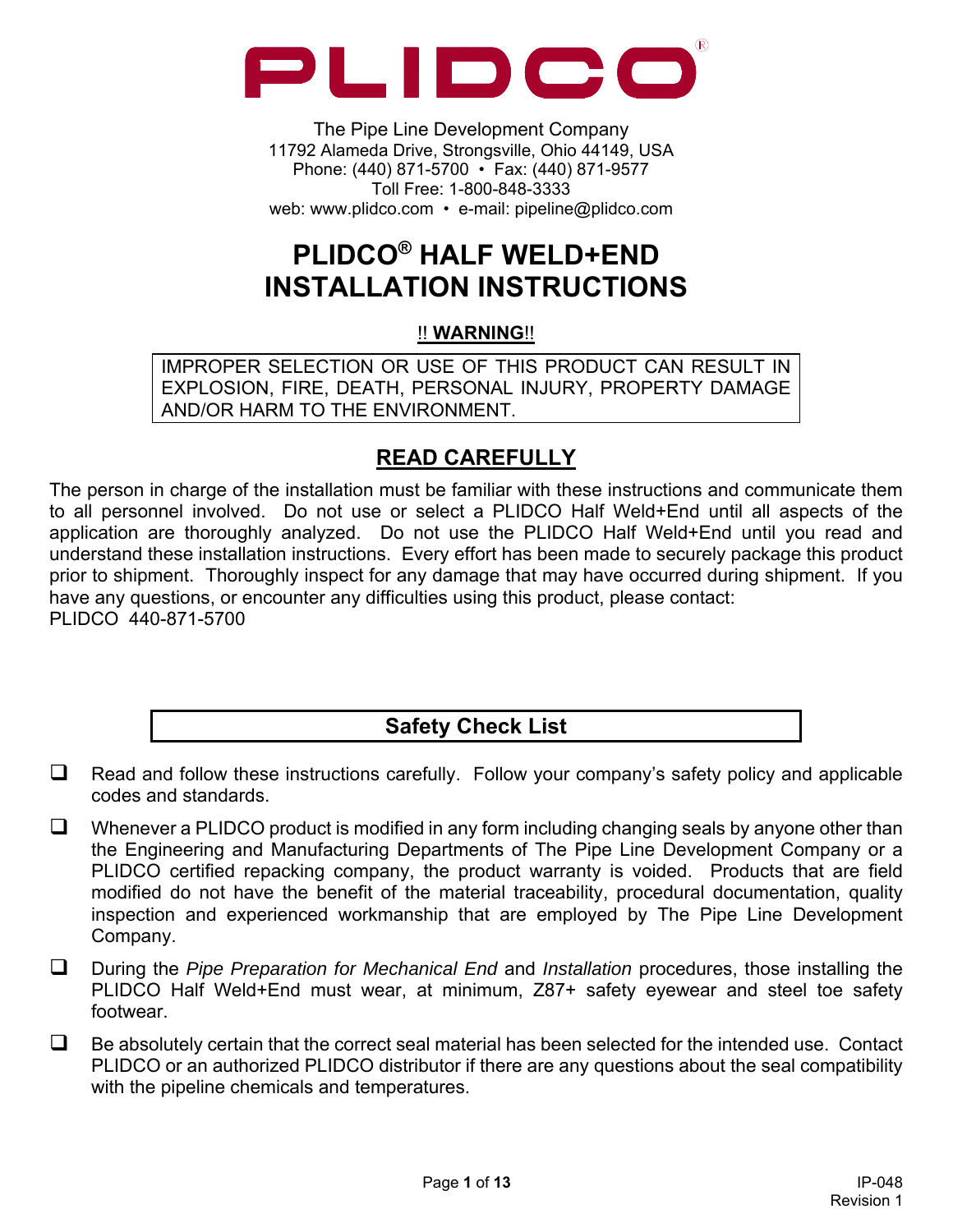$\Box$  Determine the type of joint that the PLIDCO Half Weld+End is expected to connect. See (a) and (b) below and determine the appropriate maximum allowable operating pressure (MAOP) from the ratings listed on the label of the PLIDCO Half Weld+End.

#### **(a) Pipe Unanchored**

A PLIDCO Half Weld+End is considered "Unanchored" only if it is installed with the clamp and thrust screws, and not welded to the pipe or installed with any other appropriate means of limiting pipe movement and end pull forces.

#### **(b) Anchored Pipe**

A PLIDCO Half Weld+End is considered "Anchored" if it is welded to the pipe line, or the end pull forces are restricted by other means.

 $\Box$  The total end pull rating of an Unanchored PLIDCO Half Weld+End is primarily determined by the ability of the clamp screws to resist the PLIDCO Half Weld+End from being pulled off of the pipe. The rating is provided in terms of pressure. The force can be calculated from the following equation.

$$
Force:=\frac{Unanchored\_rating \boldsymbol{\cdot} \pi \boldsymbol{\cdot} (Pipe\_OD)^2}{4}
$$

Any combination of forces beyond the unachored rating can cause the fitting to slide or slip off the pipe. Those forces include, but are not limited to: pressure spikes caused by re-pressurizing the pipe too quickly causing an impact load, earth loading such as earthquakes, vibration, gravity loads by supporting large sections of pipes, thermal stresses, excessive pressure beyond the unanchored rating, bending moments, etc.

 $\Box$  Pipe wall thickness less than those listed may be pushed inward by the force of the clamp screws. Contact PLIDCO for the recommended maximum allowable operating pressure and revised clamp screw torque values for pipe wall thicknesses thinner than listed in Table 1.

| Minimum Pipe Wall Thickness for a PLIDCO Half Weld+End |                                |  |
|--------------------------------------------------------|--------------------------------|--|
| Nominal Pipe Size (inches)                             | <b>Wall Thickness (inches)</b> |  |
| $1\frac{1}{2}$                                         | $0.200$ (5.1 mm)               |  |
| $\overline{2}$                                         | $0.218$ (5.5 mm)               |  |
| $2\frac{1}{2}$                                         | $0.276$ (7.0 mm)               |  |
| 3                                                      | $0.237$ (6.0 mm)               |  |
| 4                                                      | $0.237$ (6.0 mm)               |  |
| 6                                                      | $0.280$ (7.1 mm)               |  |
| 8                                                      | $0.322$ (8.2 mm)               |  |
| 10                                                     | $0.365$ (9.3 mm)               |  |
| 12                                                     | $0.406$ (10.3 mm)              |  |
| 14                                                     | $0.438$ (11.1 mm)              |  |
| 16 & larger                                            | $0.500$ (12.7 mm)              |  |



 $\Box$  A PLIDCO Clamp+Ring should be considered whenever the wall thickness is less than those listed. A PLIDCO Clamp+Ring should also be considered where high external forces (such as underwater currents or thermal contractions) are anticipated, even if the pipe has an adequate wall thickness.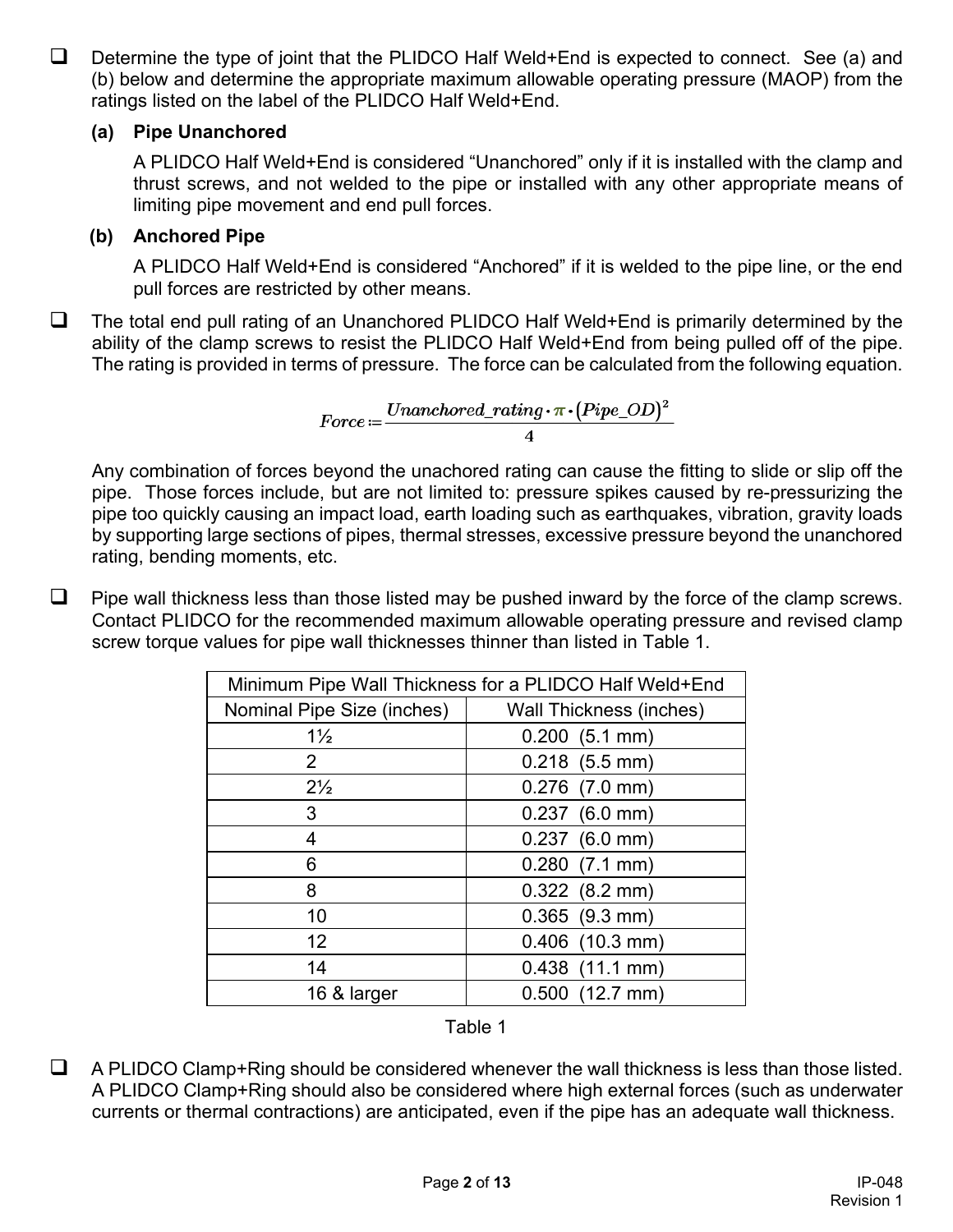- $\Box$  Pipelines should be carefully supported or restrained at elbows and bends to prevent pullouts caused by internal and external forces; or a PLIDCO Clamp+Ring should be used. The pipeline should be evenly supported before re-pressuring. Follow applicable B31 codes during repressuring.
- $\Box$  If the PLIDCO Half Weld+End is welded according to our instructions, or a suitable PLIDCO Clamp+Ring is used, it can be considered an anchored joint.
- Observe the pressure and temperature ratings on the label of the PLIDCO Half Weld+End. Repressuring should be accomplished slowly and steadily without surges that could vibrate the pipeline and fitting. Industry codes and standards are a good source of information on this subject. Except for testing purposes, do not exceed the design pressure of the PLIDCO Half Weld+End. Refer to the *Field Testing* section for precautions. Personnel should not be allowed near the installation until the seal has been proven.
- $\Box$  Accurate clamp screw torque values are very important when the PLIDCO Half Weld+End is used on a pipeline joint that is UNANCHORED. DO NOT exceed the *Pipe Unanchored* rating listed on the label of the PLIDCO Half Weld+End until subsequent welding has been completed or the pipe is anchored by other means, such as a PLIDCO Clamp+Ring. FAILURE TO DO SO CAN RESULT IN EXPLOSION, FIRE, DEATH, PERSONAL INJURY, PROPERTY DAMAGE AND/OR HARM TO THE ENVIRONMENT.

## **Configuration**

The configuration of the Half Weld+End consists of a socket weld assembly on one end and a mechanical connection with a single clamp & thrust screws on the other end. Unless otherwise stated, these instructions are to be used in applications where the Half Weld+End is welded as a socket joint on one end and a mechanical connection on the other end as shown in Figure 1.

Note: Figure 1 does not represent all applications of a Half Weld+End.



Figure 1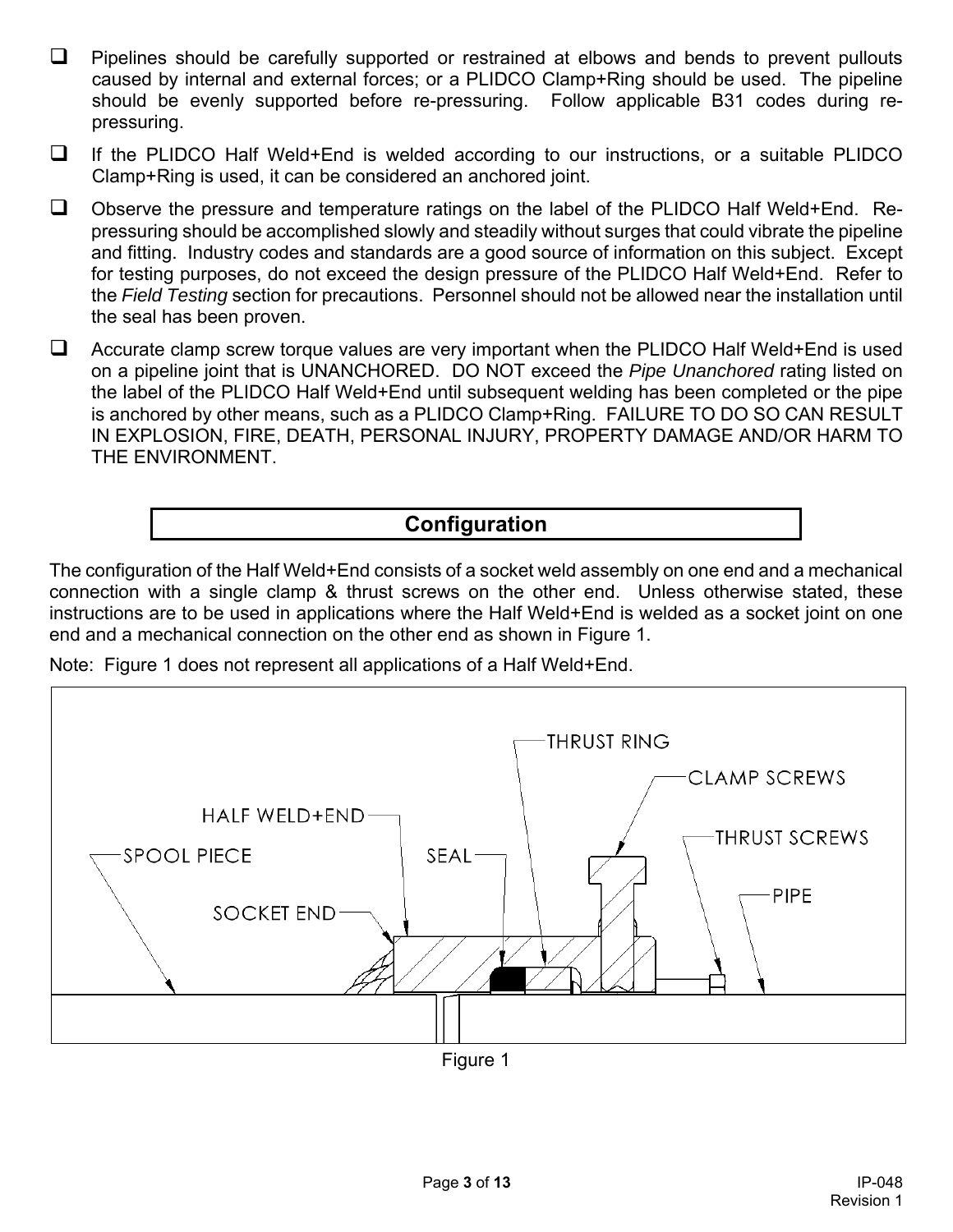## **Socket Weld Joint Attachment**

Typically, the socket weld end of the Half Weld+End is pre-weld to the spool piece, cap, or flange prior to attaching the mechanical connection end to the existing pipe line. The assembly is then slid over the existing piping where the mechanical connection is made. The following instructions detail this procedure.

- 1. The pipe end of the spool piece must be cut reasonably square.
- 2. Any longitudinal, circumferential, or spiral weld must be removed where the Half Weld+End will slide over the end of the spool piece. In-addition, all welds must be ground flush where the fillet weld is to be applied on the socket end.
- 3. The location of the spool piece attachment to the Half Weld+End must be carefully welded to ensure that the seal lands on smooth pipe and there is adequate room for the pipe that will be inserted into the mechanical end. The seal should have a minimum of  $\frac{1}{2}$ " (12.7mm) – 1" (25.4mm) from the start of the pilot bevel as shown in Figure 2.



- Figure 2
- 4. It is recommended to remove the elastomeric seal to avoid damaging the seal while welding the Half Weld+End to the spool piece. When replacing the seal after welding, it must be positioned on the inside of the metal thrust ring. Also note the placement of the radius on the seal as shown in Figure 2. DO NOT place the seal back in until the fitting has cooled down to under 100° F.
- 5. Weld the Half Weld+End to the spool piece using an appropriate welding code, such as API 1104, and a qualified weld procedure for making the external fillet weld. The size of the weld leg should be at least 1½ times the pipe wall thickness.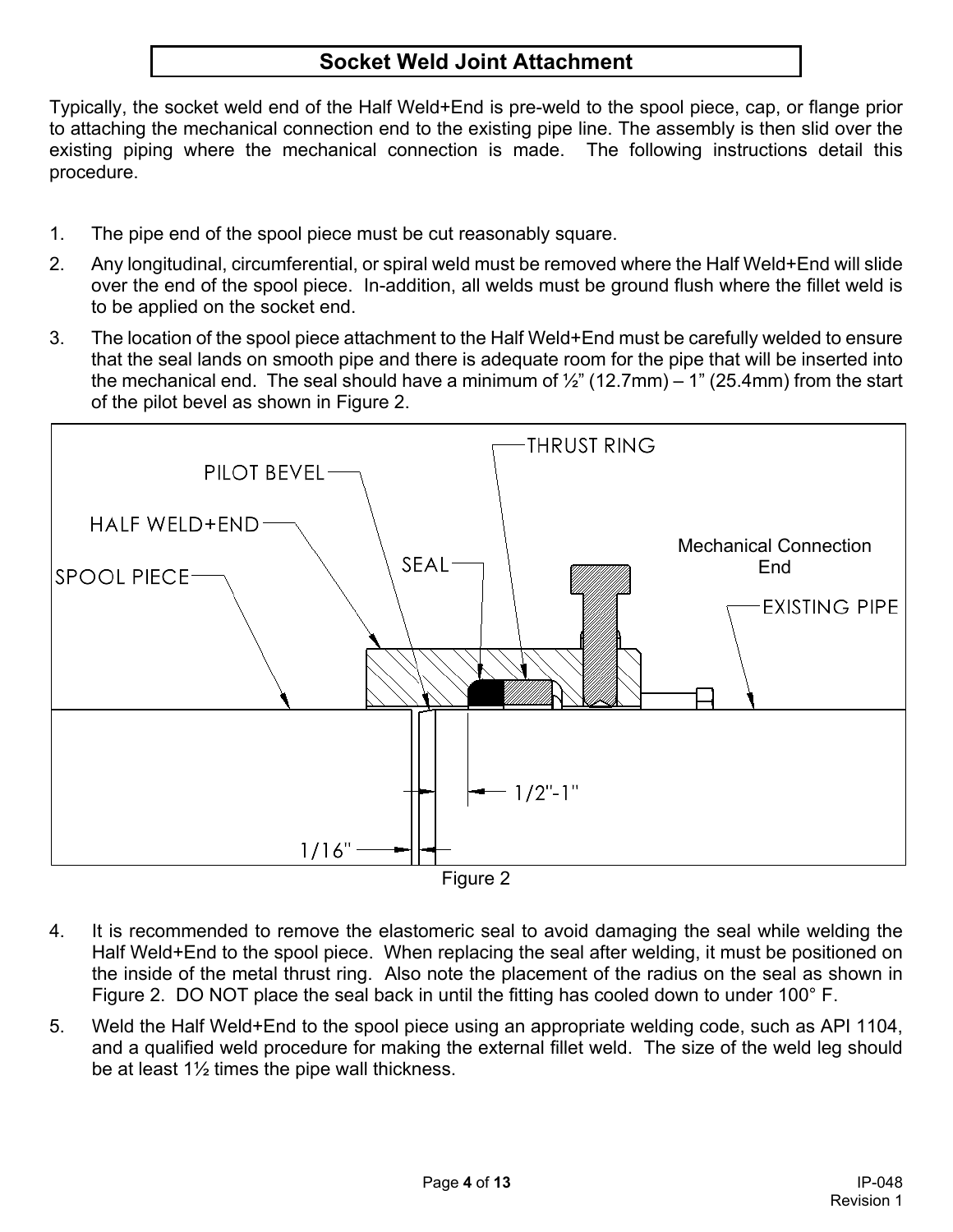## **Pipe Preparation for the Mechanical End**

- 1. The existing pipe end should be cut reasonably square with any sharp ends or burrs removed. A generous taper or pilot bevel is recommended for misaligned or out-of-round pipe to allow for easy assembly as shown in Figure 2.
- 2. The pipe surface underneath the Half Weld+End needs to be cleaned. Large debris, coatings, and burrs should be removed to allow the fitting to easily slide over the pipe.
- 3. The area around the location where the seal will come into contact with the pipe must have a finer cleaning. A near-white finish, as noted in SSPC-SP10 / NACE No.2, is preferred in and around the seal area as shown in Figure 3. The cleaner the pipe surface, the more positive the seal. Any longitudinal, circumferential, or spiral weld must be ground flush with the OD of the pipe where the Half Weld+End will slide over the end of the existing pipe. It is recommended to clean the pipe at least 1" past the end of the fitting as shown in figure 3.



- 4. The seals can tolerate minor surface irregularities of up to ± 1/32 inch (0.8 mm). High weld reinforcement or steeply sided welds will need to be ground flush with the pipe outside diameter surface.
- 5. Pipe outside tolerance is as follows: Nominal pipe size 6-inch and smaller;  $\pm$  1% of the nominal diameter Greater than 6-inch through 14-inch; + 1/16 inch (1.6 mm), - 1/8 inch (3.2 mm) Greater than 14-inch nominal diameter;  $\pm$  5/32 inch (4.0 mm)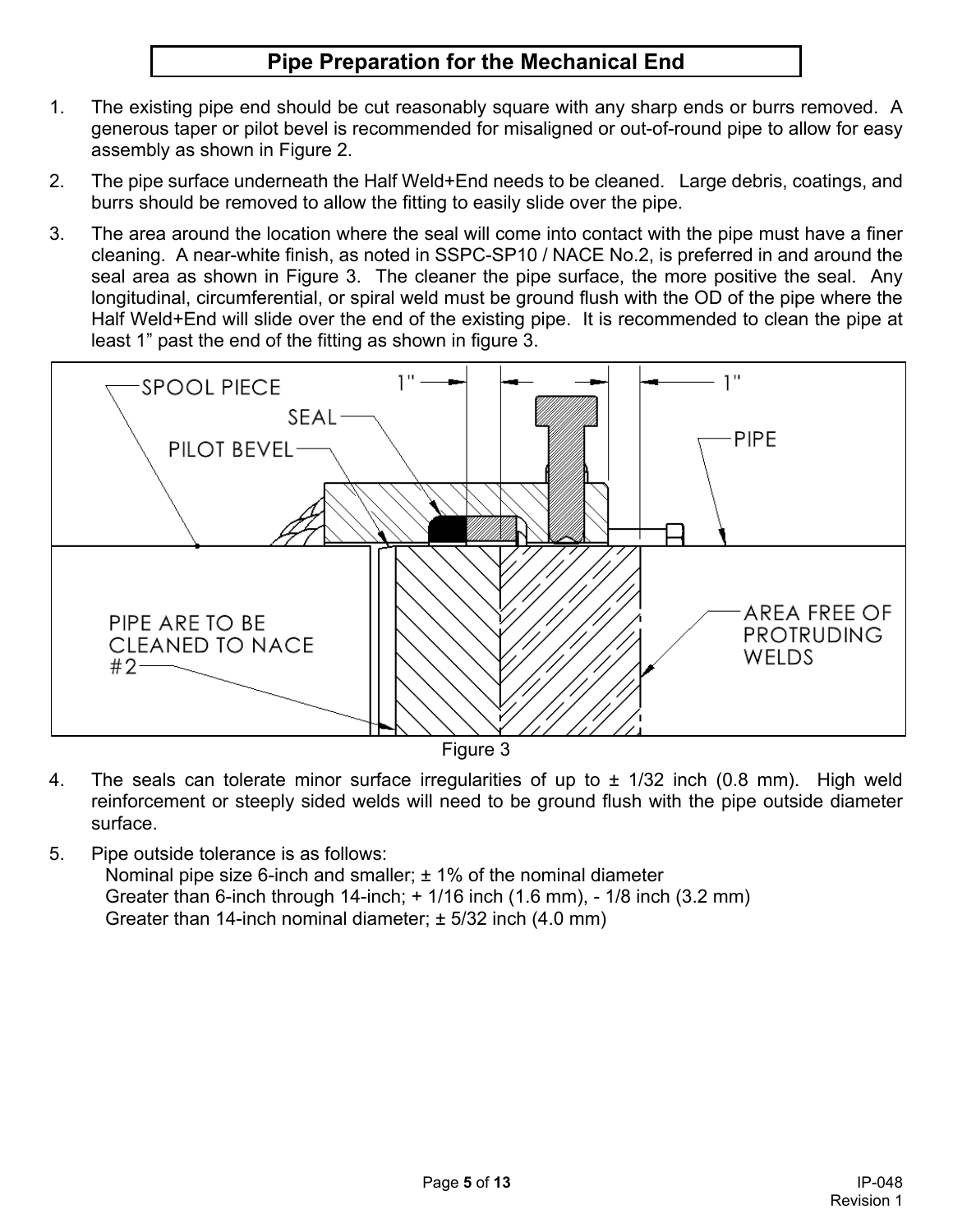## **Mechanical Installation**

The seals can be damaged by careless handling. Lifting devices such as chains, cables or lift truck forks shall not contact the seals. Failure to prevent contact with the seals can result in the seals being damaged or pulled from their grooves.

1. Measure and record the inside distance to the seal; dimension "A" as shown in Figure 4. This will be needed later if the mechanical end of the Half Weld+End is to be fully welded to the pipe.



Figure 4

2. Coat all exposed surfaces of the seal material with a lubricant. Table 2 indicates the lubricants that are recommended for the various seal materials. The customer must determine if the lubricant is compatible with the product in the pipeline. Fittings using braided packing DO NOT require any lubrication.

| Petroleum based lubricants                                         | $= A$      |                 |  |
|--------------------------------------------------------------------|------------|-----------------|--|
| Silicone based lubricants                                          | $=$ B      |                 |  |
| Glycerin based lubricants                                          | $= C$      |                 |  |
| Super Lube <sup>®</sup> Grease (1)                                 | $= D$      |                 |  |
|                                                                    |            | Temperature (2) |  |
| Buna-N                                                             | A, B, C, D | 225°F (107°C)   |  |
| Viton                                                              | A, B, C, D | 250°F (121°C)   |  |
| Silicone                                                           | C, D       | 300°F (149°C)   |  |
| Neoprene                                                           | B, C, D    | 250°F (121°C)   |  |
| Aflas                                                              | A, B, C, D | 225°F (107°C)   |  |
| Hycar                                                              | A, B, C, D | 180°F (82°C)    |  |
| (1) Super Lube® Grease is a product of Synco Chemical              |            |                 |  |
| Corporation. (www.super-lube.com)                                  |            |                 |  |
|                                                                    |            |                 |  |
| (2) Temperature limit is for the seal material only and does not   |            |                 |  |
| imply the pressure rating is necessarily applicable at this limit. |            |                 |  |
|                                                                    |            |                 |  |

#### Table 2

NOTE: Do not use a lubricant for underwater applications. Sand, silt, or debris could adhere to the lubricant affecting the sealing ability and the accuracy of the torque values.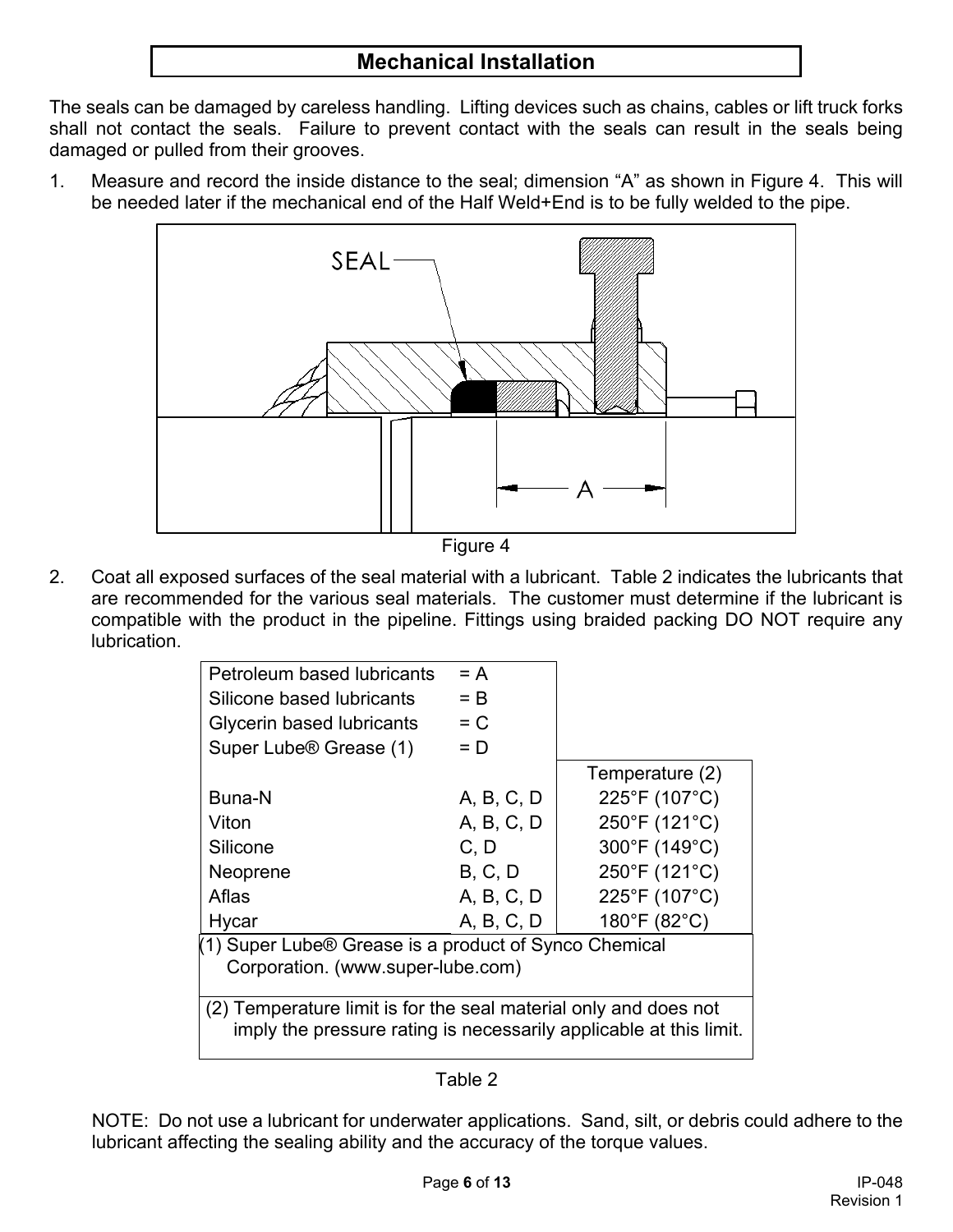3. Slide the Half Weld+End with the pipe to which it is welded over the end of the pipe to which it will be mechanically joined until it bottoms out on the welded pipe. Then back the Half Weld+End away from the welded pipe approximately 1/16 inch as shown in Figure 2. Note that the end of the pipe or the start of the pilot bevel on the mechanical end must be beyond the seal groove by 1/2 inch to 1 inch as shown in Figure 2.

Note: It can be helpful to measure the distance from the end of the Half Weld+End to the end of the seal, and marking the location where the Half Weld+End will land prior to installing.

- 4. Determine which clamp screw size is being used, measure the diameter of the threaded end of the clamp screw (measured in inches). As noted in the *Safety Check List*, contact PLIDCO for the maximum allowable operating pressure and the revised clamp screw torque value for thin wall pipe.
- 5. Center the PLIDCO Half Weld+End to the pipe. Advance the clamp screws to obtain equal spacing and stick out between the inner diameter of the Half Weld+End and the outside diameter of the pipe.
- 6. Clamp screws must be tightened evenly, maintaining an equal space between the pipe and the coupling using the recommended torque values. Tighten the clamp screws one at a time (torque values in Table 3) in a repeated sequence that matches Figure 5. The first time through the sequence, tighten the screws to 25% of the minimum torque. The second time through, tighten the screws to 50% minimum torque. The third time through, tighten the screws at 100% torque. Then, repeat the sequence at 100% torque until the clamp screws are unable to continue spinning (see Table 4 for torque percentage for each sequence).

| Wrench<br>Opening                  | <b>Cup Point</b>                   | Torque     | Minimum |
|------------------------------------|------------------------------------|------------|---------|
| Across<br><b>Flats</b><br>(inches) | Clamp<br><b>Screws</b><br>(inches) | $(ft-lbf)$ | (Nm)    |
| 15/16                              | $5/8 - 11$                         | 100        | 136     |
|                                    | $3/4 - 10$                         | 150        | 204     |

Table 3

| <b>Number of Times</b><br><b>Through Torque</b><br>Sequence | Percentage of<br>Minimum Torque |
|-------------------------------------------------------------|---------------------------------|
|                                                             | 25%                             |
| 2                                                           | 50%                             |
| З                                                           | 100%                            |
| 4+ (Circular<br>Sequence)                                   | 100%                            |

Table 4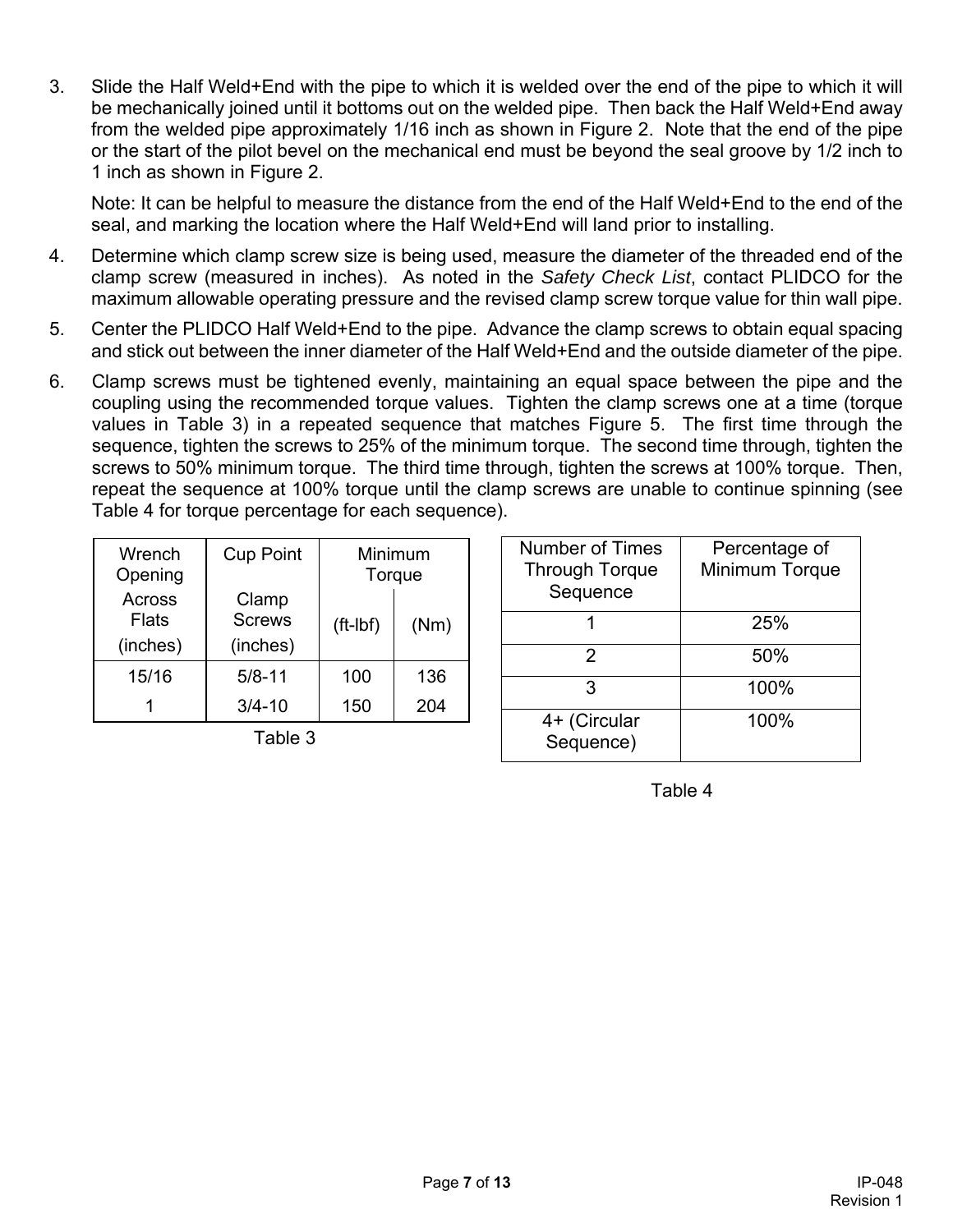

Figure 5



Figure 6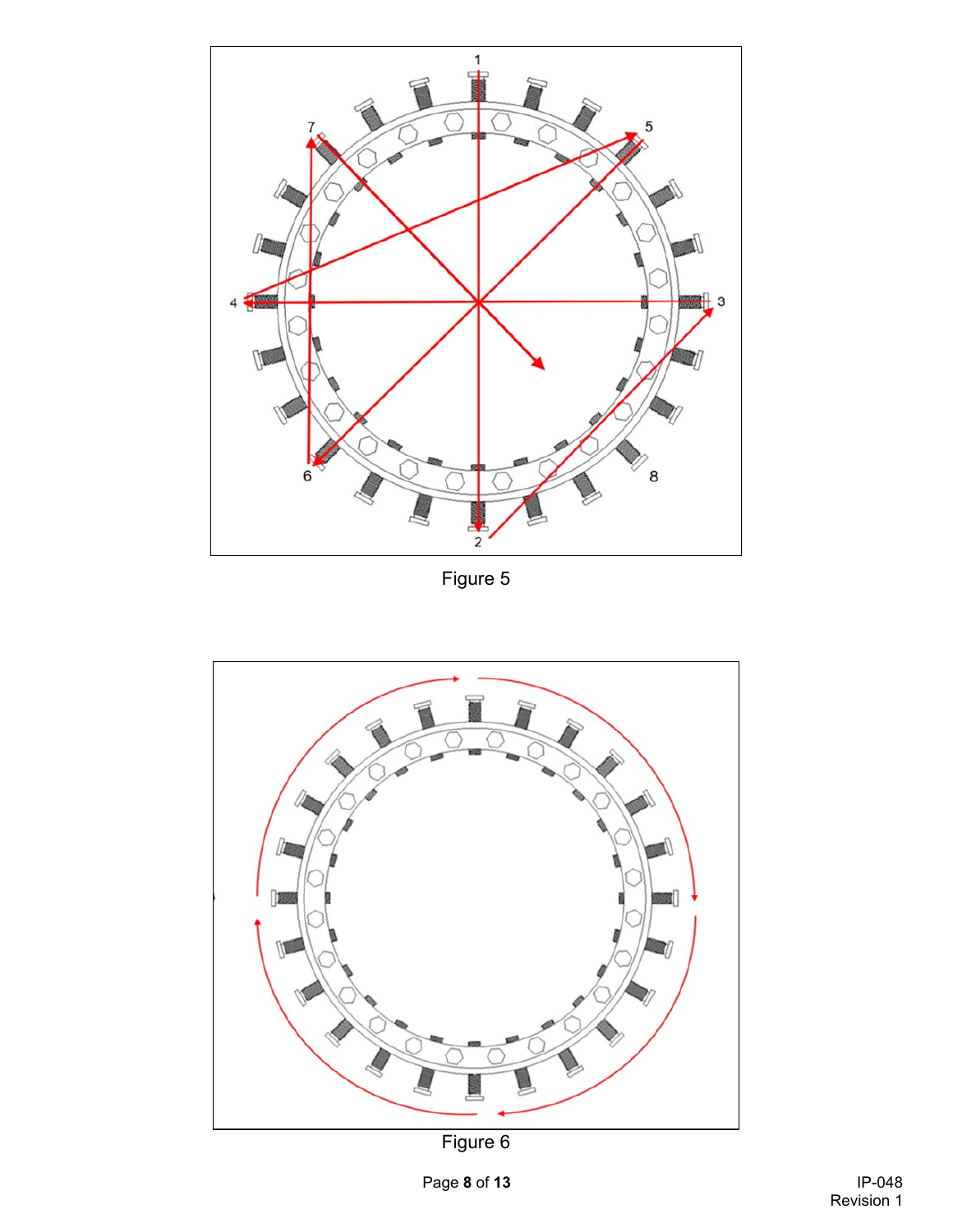- 7. Snug all the thrust screws firmly and evenly around the circumference, while maintaining an equal stick out from the end of the Half Weld+End.
- 8. Torque the thrust screws one at a time (torque values in Table 5) in a repeated crisscrossed star sequence that matches Figure 7. The first time through the sequence, tighten at 25% of the minimum torque. The second time through, at 50% of the minimum torque. The third time through, at 100% of the minimum torque. Then, follow a circular tightening sequence, that matches Figure 8, at 100% torque, until the thrust screws are unable to continue spinning (see Table 4 for torque percentage for each sequence).

| <b>Wrench Opening</b>           | <b>Thrust Screws</b>                |            | <b>Torque Range</b> |
|---------------------------------|-------------------------------------|------------|---------------------|
| <b>Across Flats</b><br>(inches) | <b>Nominal Diameter</b><br>(inches) | $(ft-lbf)$ | (Nm)                |
| 7/16                            | $3/8 - 16$                          | $20 - 25$  | $28 - 34$           |
| 9/16                            | $1/2 - 13$                          | $30 - 40$  | $41 - 55$           |
| 13/16                           | $5/8 - 11$                          | $70 - 80$  | $95 - 109$          |

| aple |  |
|------|--|
|------|--|



Figure 7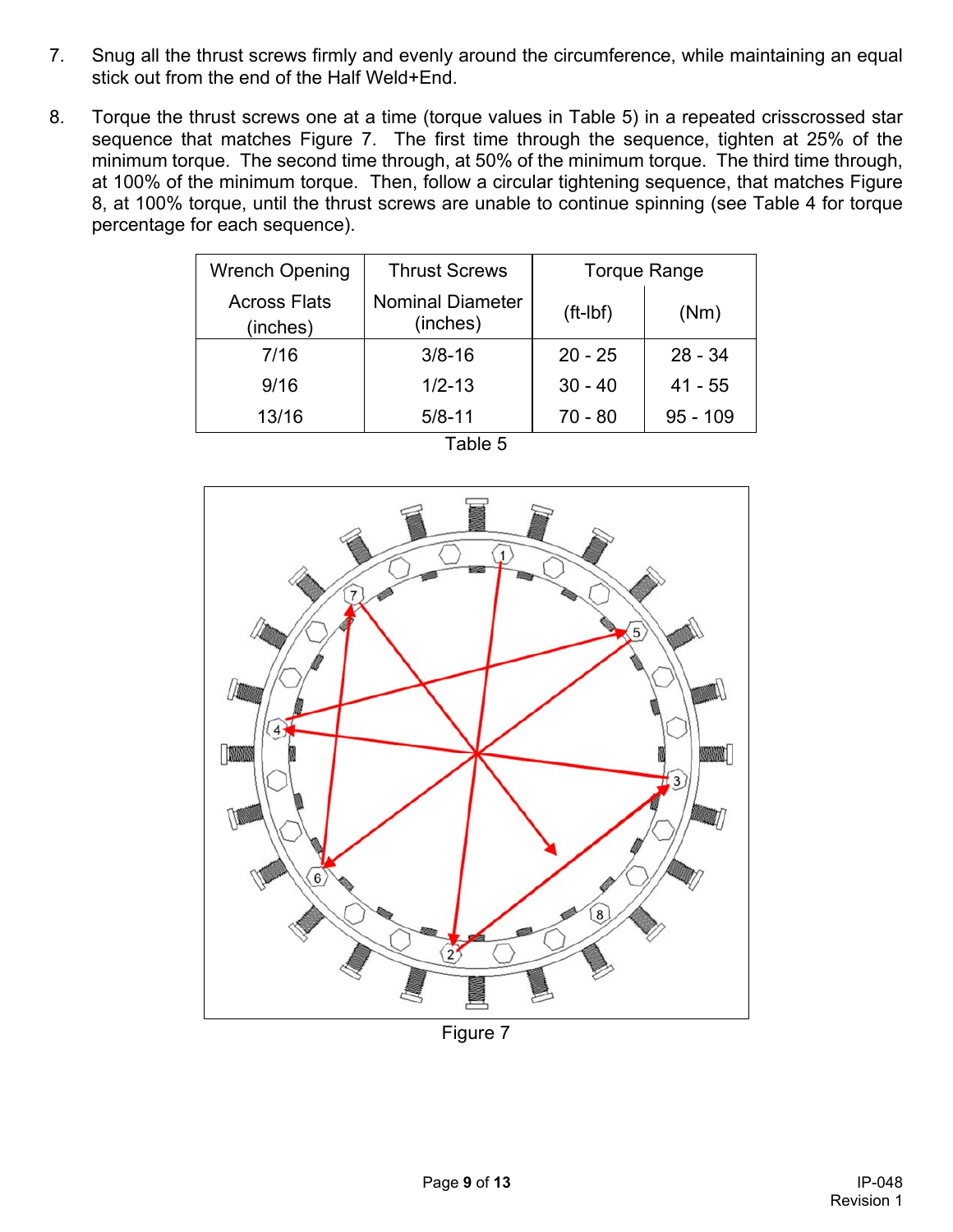

## **Re-pressuring and Field Testing**

If the pipeline has been shut down, re-pressuring should be done with extreme caution. Re-pressuring should be accomplished slowly and steadily, without surges that could vibrate the pipeline or produce a sudden impact load that could pull the fitting off the pipe. Industry codes and standards are a good source of information on this subject.

Except for testing purposes, do not exceed the MAOP of the PLIDCO fitting. The PLIDCO fitting is designed to be tested up to 1½ times its design pressure. For hydrotesting, PLIDCO recommends following API Recommended Practice 2201, Procedures for Welding or Hot Tapping on Equipment in Service, Section 6.5. The test pressure should be at least equal to operating pressure of the line or vessel, but not to exceed internal pressure by 10%. This is meant to avoid possible internal collapse of the pipe or vessel wall. However, if prevailing conditions could cause collapse of the pipe or pressure walls, the test pressure may be reduced. (See API Standard 510 Section 5.8 for pressure testing precautions.) Personnel should not be allowed near the repair until the seal has been proven.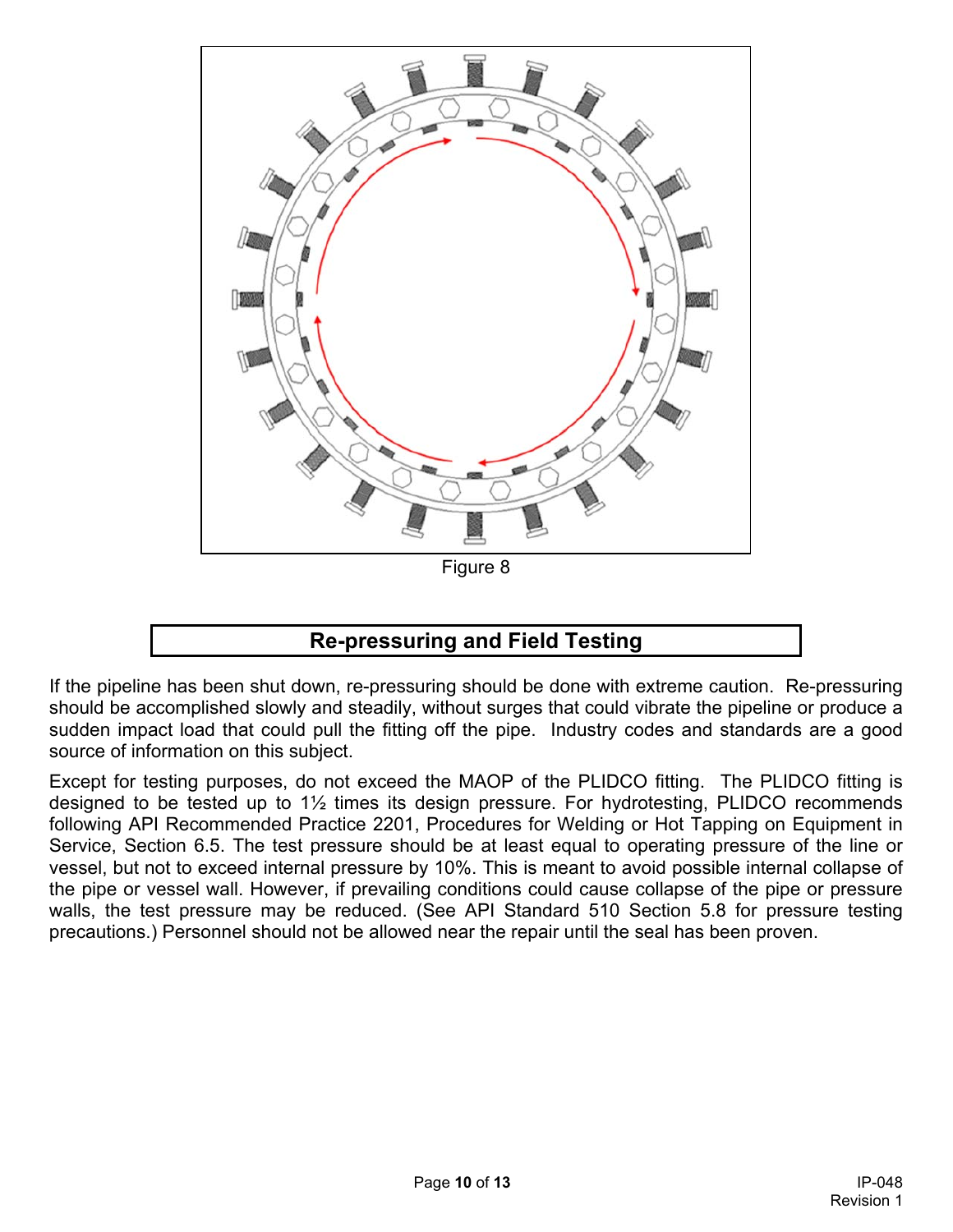### **Field Welding Instruction of the Mechanical End**

**Welding is not a requirement for the pressure sealing ability of the PLIDCO Half Weld+End. The issue of welding is dependent on your company's requirements, applicable codes, and if longitudinal loads exceed the rating of the clamp screws.** 

#### !! **WARNING**!!

Failure to follow field welding instructions could result in explosion, fire, death, personal injury, property damage and/or harm to the environment.

**All of the aspects for in-service welding of PLIDCO Half Weld+End are not addressed by this document. ASME PCC-2, API 1104 Appendix B, ASME Section IX, PRCI L52047, PRCI Hot Tap® Model, and other industry information pertaining to in-service welding must be considered when planning in-service welding. Refer to IP-019, Welding Considerations for addition information.** 

It is recommended that the pipeline should be full and under flow.

Welders and weld procedures should be qualified in accordance with API Standard 1104, *Welding of Pipelines and Related Facilities*, Appendix B, *In-Service Welding*. We strongly recommend the use of a low hydrogen welding process such as GMAW or SMAW, using low hydrogen electrodes (E-XX18) because of their high resistance to moisture pick-up and hydrogen cracking. SMAW electrodes must be absolutely dry. It is very important that the field welding procedure closely follow the essential variables of the qualified procedure, so that the quality of the field weld is represented by the mechanical tests performed for the procedure qualification.

Use weld material with equal or greater tensile strength than the pipe. Carefully control the size and shape of the circumferential fillet welds. The weld is required to anchor the joint and give longitudinal stability to the pipeline. The size of the fillet weld should be at least 1.4 times the wall thickness of the pipe. This assumes a 1.0 joint efficiency. You may need to select a different joint efficiency based on your level of inspection or your company's welding policy.

Strive for a concave-faced fillet weld, with streamlined blending into both members; avoid notches and undercuts. The smoother and more streamlined the weld, the greater the resistance to fatigue failure. The worst possible shape would be a heavy reinforced convex weld with an undercut. Improper weld shape can lead to rapid fatigue failure, which can cause leakage, rupture, or an explosion, with potentially serious consequences.

It is very important that the field welding procedure closely follow the essential variables of the qualified procedure, so that the quality of the field weld is represented by the mechanical tests performed for the procedure qualification.

We do not recommend the use of thermal blankets for pre-heating. Thermal blankets can generate hot spots and reduce the ability of the PLIDCO Half Weld+End to dissipate welding heat in the vicinity of the seals. We recommend a small torch, such as a cutting torch, being careful not to aim the flame directly into the gap between the PLIDCO Half Weld+End and the pipe towards the seals. The flame from a preheat torch is helpful in burning off oils and other contaminates. Do not use a large torch, commonly called a rosebud, because of the difficulty controlling the size of the area being preheated.

During welding the temperature around the seals must be monitored. Dimension "A", as measured during the initial installation, should now be used to mark off location "B", as shown in Figure 4. To prevent damage to the seals, monitor the heat generated by welding or preheating, particularly at location "B", by using temperature crayons or probe thermometers. If the heat generated approaches the temperature limit of the seal material, which is indicated in the seal lubrication chart, welding should be discontinued or sequenced to another part of the fitting so that the affected area has a chance to cool.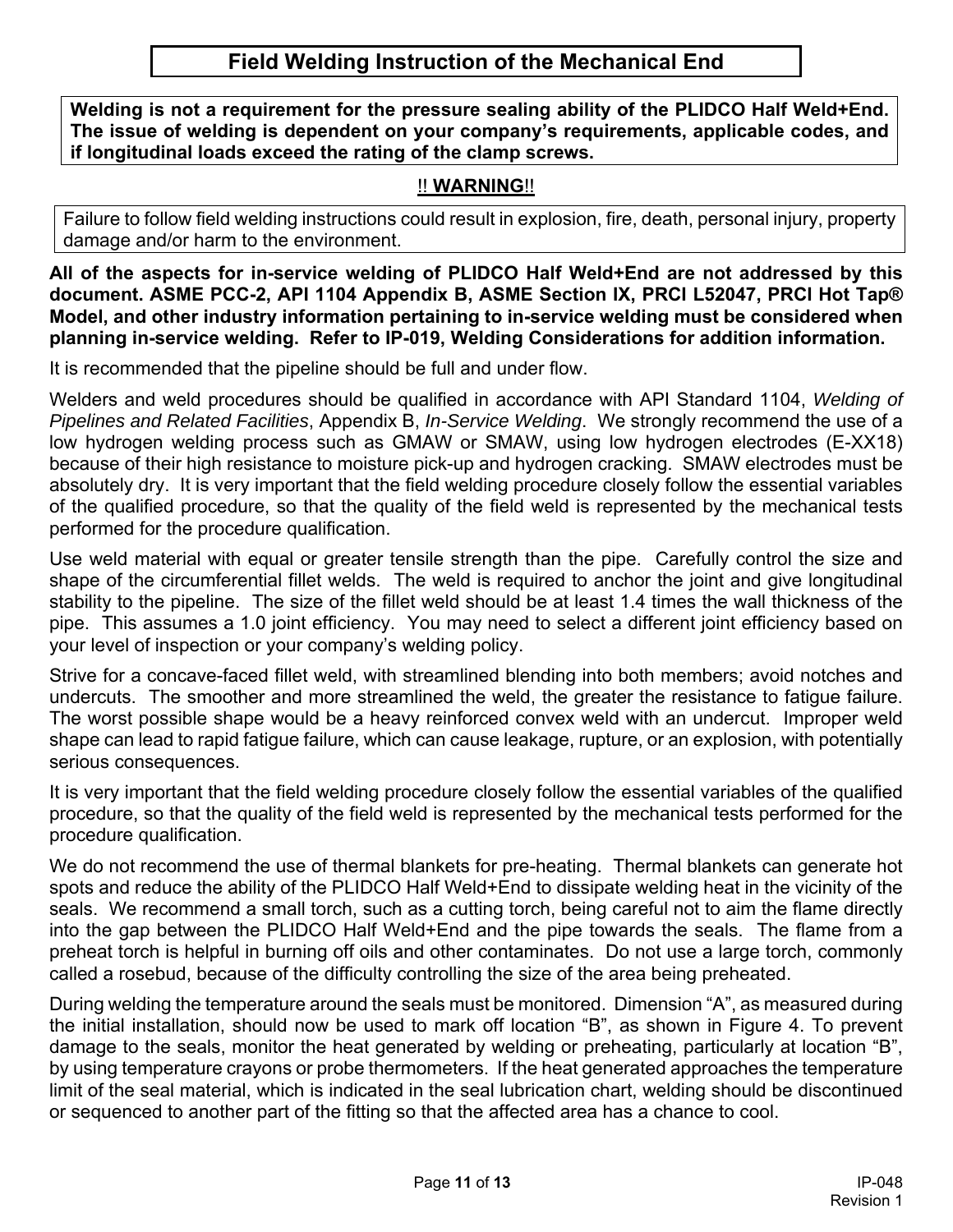The clamp and thrust screws of PLIDCO Half Weld+Ends are specially fabricated studs. They are made from mild carbon steel to increase weldability.

## **Welding Sequence**

Caution should be observed so that welding or preheating does not overheat the seals. Sequence the welding so that the heat is not concentrated in one area.

1. Cut thrust screws so they are flush with the PLIDCO Half Weld+End. (See Figure 9)



Figure 9

- 2. Add a fillet weld to the end of the Half Weld+End around the circumference of the pipe, and seal weld the End of the cut off thrust screws. (See Figure 9)
- 3. After the circumferential fillet welds are finished, one clamp screw per end may be removed to serve as a vent while welding the remaining clamp screws and also as a final test point for leakage if so required. Cut or burn off the clamp screws approximately 3/16" (4.8 mm) above the outside surface of the fitting and seal weld. (See Figure 10)